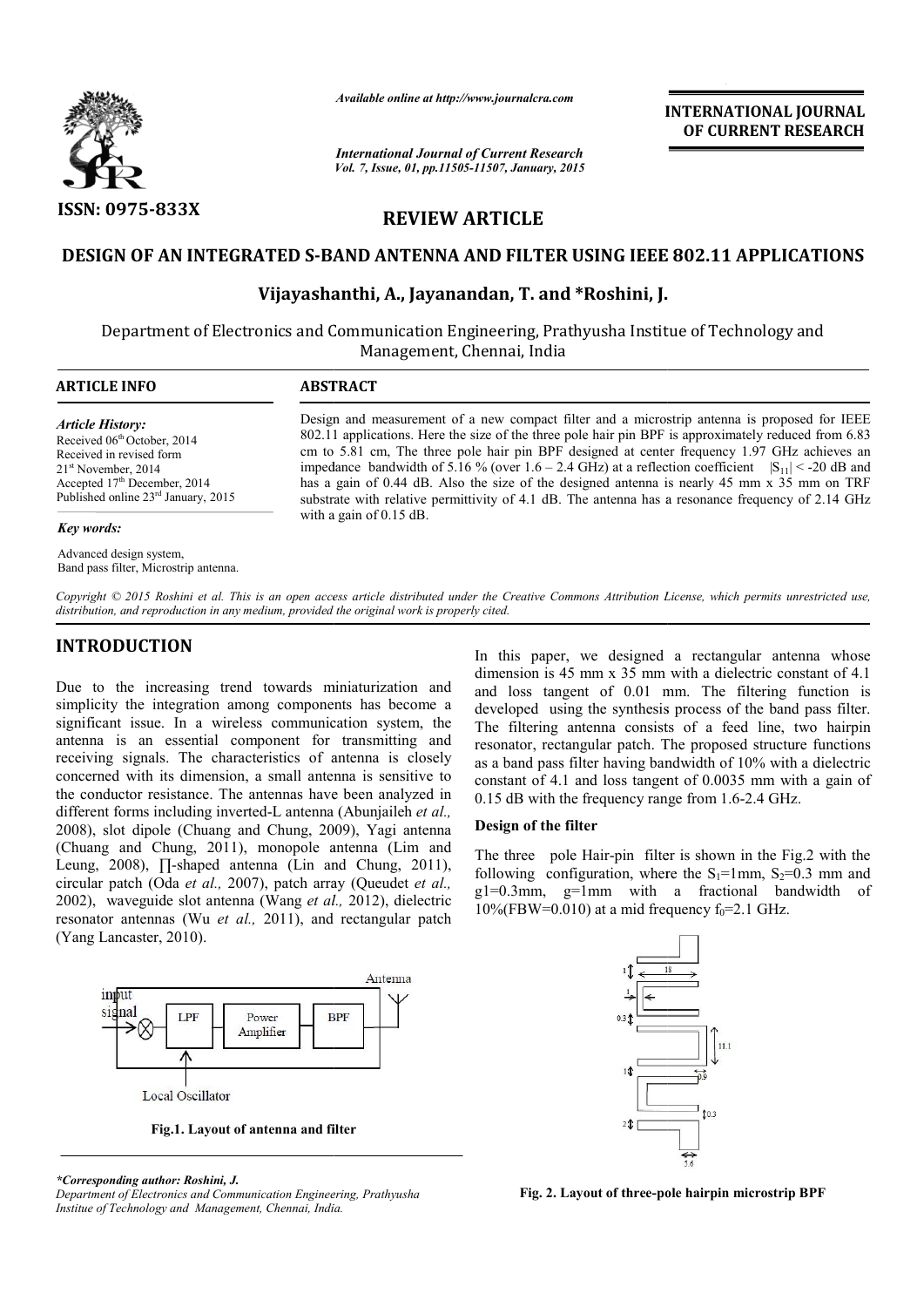The lowpass prototype parameters, given for a normalized cut off frequency  $\Omega_c = 1$ , can be found in the literature (Yang and Lancaster, 2010) as follow:  $g_0 = g_4 1.0$ ,  $g_{1} = g_3 = 0.8516$ , and  $g_2 =$ 1.1032. For microstrip implementation, a dielectric substrate TRF4 from Taconic *®* was used. The dielectric constant of the material is 4.1 and the loss tangent is 0.0035. The dielectric thickness is  $h = 3.04$  mm. The ground plane has a width of  $W_g$  $= 80$  mm, and length of  $L<sub>g</sub> = 85$  mm.

#### **Design of the antenna**

The proposed antenna in Fig 4., it is a rectangular microstrip patch antenna with a dimension of 45mm x 35 mm on TRF substrate, with a L=35 mm and w= 45 mm



**Fig.5. Structure of microstrip patch antenna**

With a feed length  $L = 32$ mm and w= 10mm. a rectangular patch is used as a radiating element. The energy radiated by the patch0.0003 watts

### **Simulated result**

Simulations were performed using the commercially available ADS Software where the parameters of the proposed structure is simulated

#### **A. Antenna**

Antenna ranges from 1.9-2.3 GHz where power radiated 0.00036 watts, with effective angle of 3.11 steradian of 6.055 directivity and obtain a gain of 1.054 dB.



Fig 6. Field based simulation results of magnitude of  $s_{21}$ .



Fig 7. Simulation results of phase of  $s_{22}$ .



**Fig 8. Simulated and measured radiation pattern of antenna**



Fig 3. Field based simulation results of magnitude of s<sub>21</sub>



Fig. 4. Simulation results of phase of  $s_{22}$ .